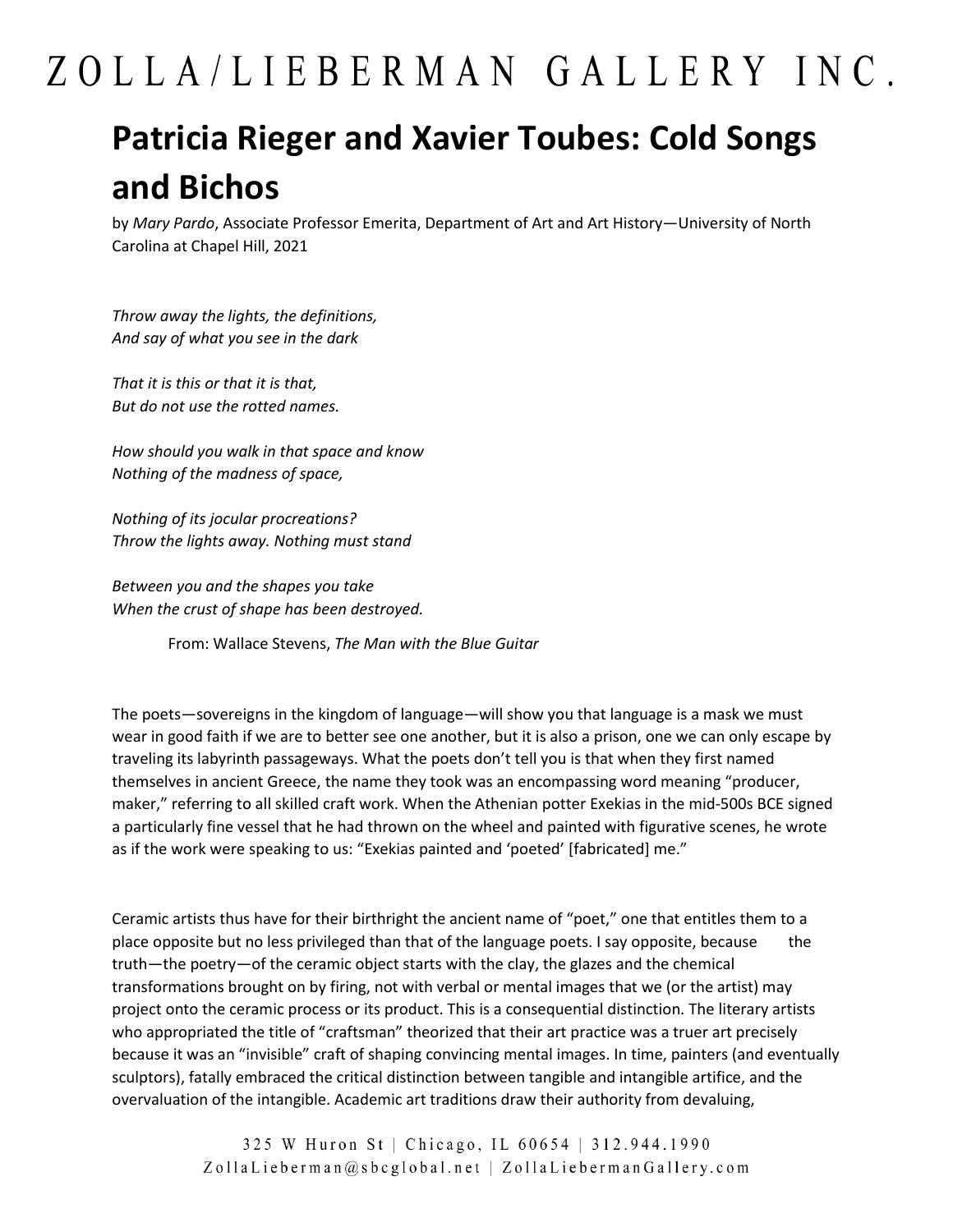## ZOLLA/LIEBERMAN GALLERY INC.

marginalizing, misconstruing the very dialogue between matter and thought that is at the heart of "pottery-poetry." Modern art critical discourse—a language art, after all—is still very much informed by this "conceptual" bias, which is not modern at all, but as ancient as that first literary appropriation of the term "poet."

As Patricia Rieger and Xavier Toubes know only too well, being a ceramic poet is a lifelong endeavor, an ongoing exercise in "throw[ing] away the lights, the definitions," in facing "the madness of space" to get beyond "the crust of shape." Wallace Stevens entreated his reader to imagine a world beyond the constraints of language and its fictions, but Rieger and Toubes spend their days in the studio making, fabricating just such a world.

This compact exhibition is a study in contrasts: Rieger and Toubes are a married couple with a thorough knowledge of one another's creative process, but each makes an object-world precisely unlike the other's: Rieger's introverted figures, with their deceptively muted glazes and minimal gestures, entice the patient viewer. Toubes' exuberant gestural objects, all at once vessel-like and figure-like, torque every-which-way and flash into our field of vision with a cascading profusion of colors. Rieger's glowing figures stand (or sit) alone, even when they belong to a group, such as the silvery Little People in the *Found. Conversation With a Bird* series. Toubes' objects—even those in the vase-like *Abandon* series positively resist their own separateness, with indeterminate or sliding boundaries between the materials and the maker, between solid and liquid elements, between accident and premeditation: if you see *Abandon 34* from one side, you may not recognize it when you approach it from another, even though it will be unmistakably different from *Abandon 16* or *Abandon 14*.

We are drawn in by the deceptive informality of Rieger's standing figures, their gentle affect, only to realize that—in Rieger's words—"the familiar is often at the edge of anxiety" and the figures concretize "a rich interior world . . . at odds with the ordinary sphere" that they (and we their spectators) occupy. It takes a moment to register that *Cold Song I, IV, V* and *VI* are not *just* standing. Each in its way comments on the archaic sense of the term "statue," "that which stands.". Rieger's figures with their small everyday hand-gestures stand as if suspended in the moment, "caught in the act," while their upright *stance* typically conveys an intrinsic refusal of the pull of gravity. One exception, *Cold Song 5*, with jaunty contrapposto and casually back-flung hands, introduces a thrill of disquiet by decentering the figure's weight. By contrast, the kneeling figure in the *Found. Conversation With a Bird* group confronts his silvered companions as if with a kind of resignation by accommodating his lower body to the force of gravity. The ravishing figures of *Guideless Cloud I* and *II*, likewise take on the challenge of "statue-ness" by echoing the majestic *ka* statues of the Old Kingdom. The Egyptian seated figures were substitute-bodies often made of the hardest igneous stone: Rieger's use of vibrant maiolica glazes and lusters "liquefies" the ancient prototypes. The fire-fused layers of the *Guideless Cloud* surfaces bind fast the image of a being seated at the boundary between worlds, much as the fine russet craquelure that veins *Cold Song I* enmeshes in a capillary web the image of a man lost in thought. If images in the literary poet's sense are mental constructs, Rieger's glazed clay figures make a place for them to be in and of this world without loss of otherness.

> 325 W Huron St | Chicago, IL 60654 | 312.944.1990 ZollaLieberman@sbcglobal.net | ZollaLiebermanGallery.com